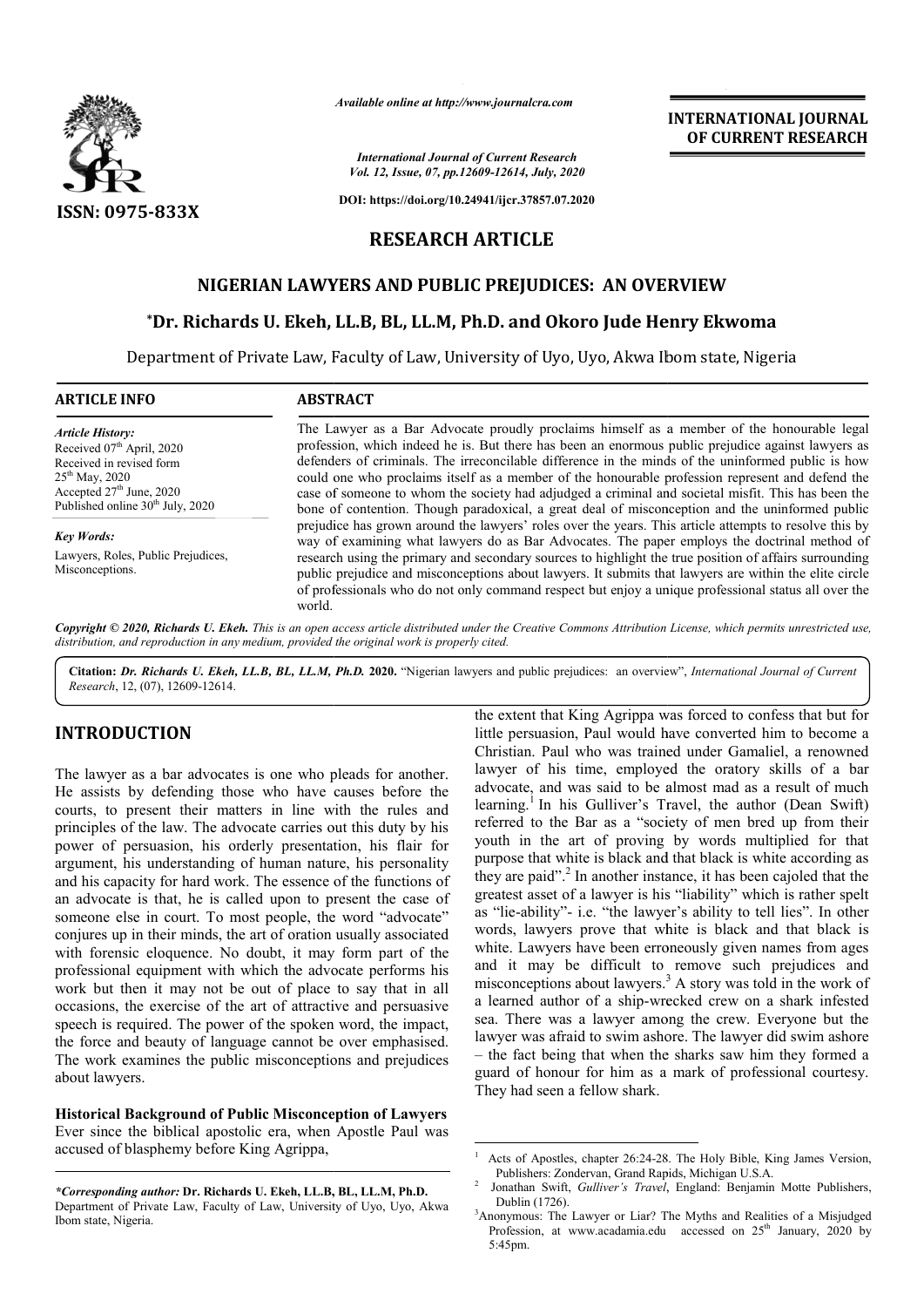In other words in some quarters lawyers are regarded as sharks – (professional sharks). Most recently, there have been incessant attacks on lawyers particularly from the Federal Government and Political Parties. The President of Nigeria Mohammadu Buhari has emphatically said that the judiciary is the biggest setback in his government's fight against corruption. Even the acting chairman of the Economic and Financial Crimes Commission (EFCC) (Ibrahim Magu) which is the Nigeria's premier anti-graft enforcement agency that investigates all sorts of crimes alleged to have been committed in Nigeria, has further alleged that the judiciary is frustrating the efforts of the commission against the successful fight against corruption in Nigeria.<sup>4</sup>Erroneously, as suggested in many quarters, the lawyer does not by virtue of his profession; supplant his own views with that of the litigant. Rather, the lawyer assists the litigants to articulate his case in line with the rules and principles of law to which the lawyer has received professional training and in accordance with the ethics of the profession. It is unfortunate that most lawyers who render a *pro bono* service to the general public are also accused by the same public to which they spend their hard earned intellectual property to rescue. This is an irony.

It is apposite to state at this juncture that the legal profession to which a lawyer presides by his art of advocacy is a noble profession. He is unequivocally a minister in the temple of justice. This proclamation cannot be impeached irrespective of public misjudgement of the lawyers' work. Most often, the public finds it irreconcilable the roles of lawyers in defending those alleged to have committed criminal acts such as treasure looters and enemies of truth which has made the lawyers to be called names as defenders and friends of criminals. Such name-calling by the public may be excused not having sufficient information of the roles and duties of lawyers. It is against the backdrop that the paper examines the roles of lawyers and what law and the legal profession is all about.

**What is Law?:** No doubt, while the knowledge of law and what law is may appear rudimentary to non-lawyers, it may equally appear elementary for those within the corridors of teaching and studying the concept of law, that law has defied a universally acceptable definition. The reason for this is quite obvious. The divergent views on the meaning of law could be explained by showing that each school of thought is influenced by different socio-political, economic and historical background. Before embarking on the onerous exercise of defining law, the views of an eminent scholar of law of the blessed memory who was my lecturer, Professor I. I. Gabriel readily comes to mind. He once told the class that the definition of law could be compared with the definition and responses of five blind men who were asked to define an elephant. Based on their respective positions of touching the elephant described the elephant from their respective positions while touching the elephant. Those who stood at the trunk part defined the elephant as a big tree, those at the hind legs defined the elephant as a rod, those at the floppy ears defined the elephant as foam etc. The summary was that, each and every one of the five blind men defined the elephant from their respective positions. It was difficult for them to have the unanimity of a comprehensive description of the elephant in view of their various places of standing and touching the elephant. So exactly it is with the definition of law in practical terms.<sup>5</sup> Nonetheless law is a collection of rules and regulations guiding a particular society which may be made by the legislative arm of the government in a democratic society or the monarch in an autocratic state. As already stated, no singular definition of law has been authoritative and free from criticism;<sup>6</sup> hence the relevance of the Latin word s*quot hominess to sententiae.* As many men, so many minds.<sup>7</sup>

However, the need to look at few definitions of law is appropriate in a topic of this nature.

*The Black's Law Dictionary defines law as a regime that orders human activities and relations through systematic application of the force of politically organized society; or through social pressure backed by force in such a society.8*

The above definition appears to agree with the notion in certain quarters that, law is an artificial contrivance devised entirely by man for the regulation of human society. This agrees with the positivist school of thought as against the naturalist school of thought that sees law as a spontaneous outgrowth inherent in nature which is devoid of any human authority. For Essien, in quoting the works of H. Kantorowicz, agreed that law is a meta-historical question which has baffled some of the profoundest thinkers of all times and many nations. Till date, an exercise in reaching a universally acceptable definition is yet to be attained. And Lawyers are still looking forward to such a feat in order to end the controversy.<sup>9</sup> However, instead of engaging on endless debate on an acceptable definition of law, we shall rather throw our focus on the role that law plays in a society for a better understanding and comprehension of what law is all about.

Traditionally, every society consists of individuals who by way of necessity have to interact with one another for the purposes of achieving two basic goals which are:

- The achievement of individual aspirations and,
- The maintenance of the society's shared values for the commonwealth of all citizens.

The implication of human interaction in any given society implies the emergence and existence of rights and benefits, and as well, duties and obligations. In the state of savagery which was reminiscent of Hobb's Leviathan when man was wolf to his fellow man, every man was armed and was law to himself.<sup>10</sup>The scene changed when organised societies were established. Then men lay aside their arms and took their causes to the courts for ventilation. Law is a phenomenon that exists in any modern human society for the regulation of human conduct. This is expressed in Latin maxim

<sup>&</sup>lt;sup>4</sup> The fight against corruption in Nigeria has been alleged by Government to have suffered a setback as result of the activities of the judiciary. Against such background, Supreme Court Judge Sylvester Ngouta suspended from office while the form C.J.N was later suspected and finally retired.

 <sup>5</sup> I. I. Gabriel, Basic Schools in Jurisprudence, Jos: Mono Expressions Ltd., 1997.

<sup>&</sup>lt;sup>6</sup>EseMalemi, The Nigerian Legal System, Lagos: Prince Publishers Co, 3<sup>rd</sup> ed. 2012, p. 4.

 $\frac{7}{7}$  I. I. Gabriel, Basic Schools in Jurisprudence, Jos: Mono Expressions Ltd. 1997 p. 2.

<sup>8</sup> Bryan A. G. "Black's Law Dictionary". Nineth Edition, West: A Thomson Reuters Business, p. 64.

Enefiok, Essien "General Principles of Nigerian Law" Lagos: Toplaw Publishers Ltd, 2012 P.1 in quoting H. Kantorowicz, the Definition of Law, Cambridge University Press 1958, p.1.

<sup>10</sup> Oputa C. A., Modern-Law and Advocacy Enugu: Committee for Law Reporting and Reprinted by Cynake International Press Ltd, Aba, 1987, p.7.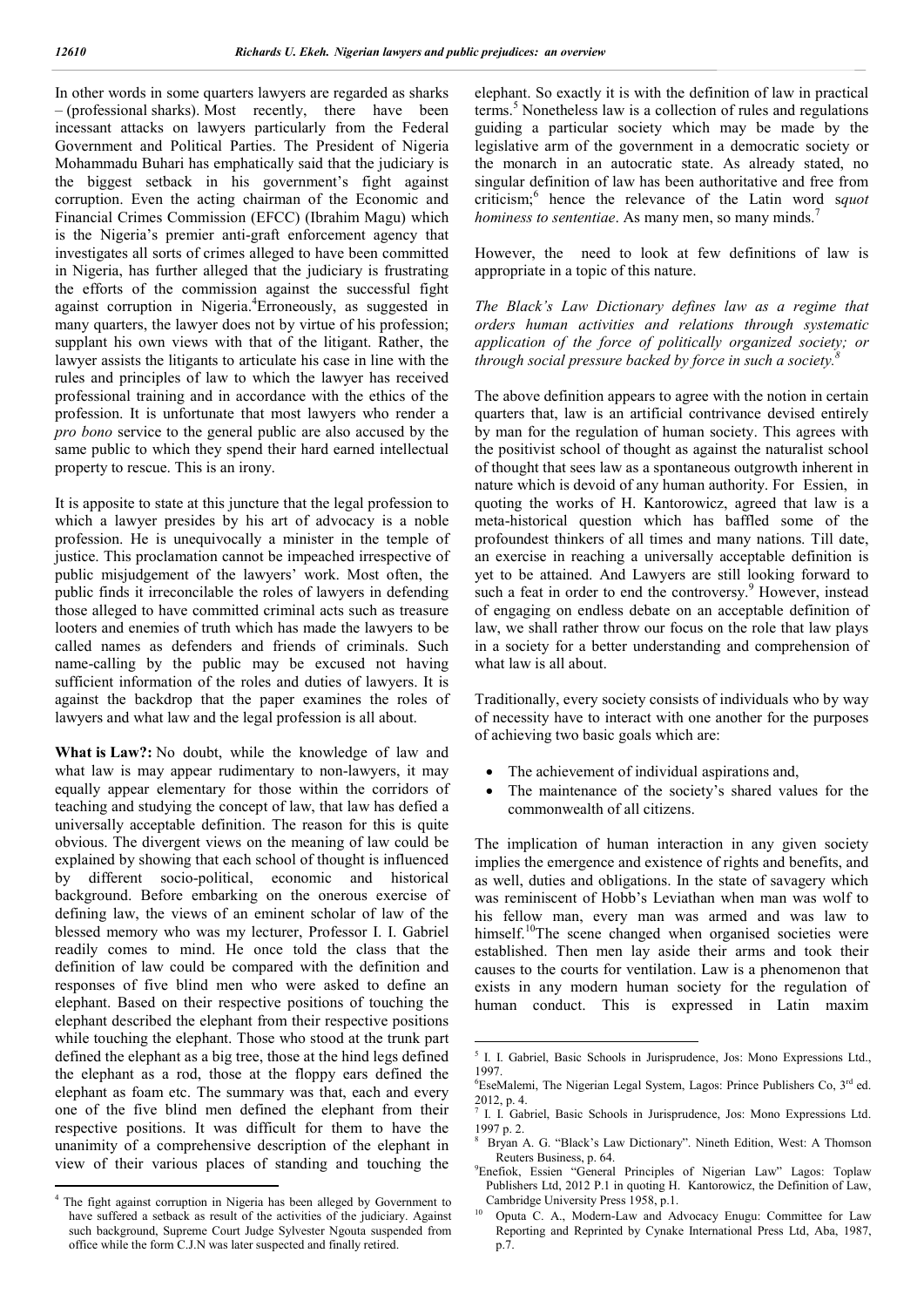*Ubisocietiesibiius*. Law is a synthesis of justice and order for resolving conflicts and protecting interests in an orderly manner without the resort to human help. It was in this regard that an eminent jurist Kayode Eso JSC maintained that law acts as a social modulator in the advancement of justice.<sup>11</sup> It was further against the above background that Roscoe Pound's view of law as a form of social engineering, balancing the various interests within the society in the most efficacious way can be more affirmed.<sup>12</sup> An effort to discuss the entire objectives and functions of law in a paper of this kind would overtly, be unwieldy. We shall then summarize it by mentioning that law is an indispensable apparatus for the maintenance of peace in any given society through its dispute resolution mechanisms. It is used to define the structure and organisation of State e.g political structure through the National Constitutions. It acts as an instrument of economic, political and social change. Law is used to confer legitimacy i.e, governmental actions, procedures, institutions and events derive their legitimacy from law. Law guarantees freedom and fundamental liberties. Law preserves fundamental human rights conferred on man by nature and above all, law defines relationships upon which all events co-exist. By the instrumentality of law, the courts of law enshrined the greatest and safest title deeds of real civilization and the best guarantee for freedom, fundamental rights and progress.

**Who is a Lawyer?:** The term "Lawyer" is a generic term used to describe anyone who is qualified and licensed to practice as a legal practitioner. A lawyer is a professional who is qualified to offer advice about the law or represent someone in legal matters. A lawyer can also be called an attorney, solicitor, a counsellor, legal practitioner or a barrister. A lawyer is somebody whose profession is to give legal advice and assistance to clients by representing them in courts or in other legal matters. He must have oratory skills and persuasively assertive in his presentations in court. In Nigeria, the legal practice is a fused system whereby a person who qualifies as a lawyer practices as both a solicitor and advocate. This is a unique and strange system when compared with some other Western jurisdictions such as United Kingdom and United States where a lawyer qualifies as either a solicitor or an advocate.

**The Role of a Lawyer:** The attainment of justice it would be said to be the core role of a lawyer. It is against this background that, a learned judge, centuries ago had this to say: *The court in which we sit is a temple of justice, and the advocates of the Bar as well as the judge upon the Bench are equally ministers in that temple. The object of all equally should be the attainment of justice.<sup>13</sup>*

In *Rondel v. Worsley* Lord Denning, M.R. reiterated that an advocate "... is a minister of justice equally with the judge".<sup>14</sup> The role of a lawyer is that of advocacy. An Advocate is one who pleads for another. He is a professional pleader. In other words, he addresses the court as an advocate on behalf of a party to a suit. He must possess the power of spoken words; the impact, the force and beauty of language.

*The most important element in all advocacy whether in the court of law, in parliament, from the pulpit or anywhere else, the art of attractive and persuasive speech on all occasions that call for its exercise.<sup>15</sup>*

A lawyer, in his art of advocacy must possess the power of persuasion with orderly presentation of his case in court; he must have flair for argument with perfect understanding of his matter and human nature. Above all, he must possess a charming personality with a capacity for hard work. Nonetheless, by virtue of section 24 of the Legal Practitioners Act,<sup>16</sup> a legal practitioner means a person entitled to practice as a barrister either generally or for purpose of any particular office or proceedings.

Despite several popular prejudice and misconceptions against the lawyer in the exercise of his legitimate roles as an advocate particularly in times like this, it is pertinent to highlight further, some of the roles of a lawyer:

- In the lawyer's capacity as an advocate who is called upon to plead the cause of another in a suit or other matters, he represents his clients' belief or disbelief in that cause and the lawyer's personal belief is immaterial. In pleading his client's cause the lawyer is not expected, and should not be misconceived to be stating his own views but his client's views.
- The function of an advocate is to present one side of the case with all the skills he possesses so that the judge may have the privilege to compare his presentation with that of the counsel on the other side and then decide on where the truth lies.
- In criminal cases like murder, it is never the role of the advocate to try to secure a conviction or an acquittal at all costs. The role of the advocate is to fairly and impartially exhibit all the facts to the jury or the court as the case may be. The only interest of the advocate or counsel is to ensure that the truth should be known and that justice should be done while the guilty is to be punished.
- The counsel has to make sure that the evidence he proposes to adduce is relevant and admissible. He must ensure that the evidence in favour of the accused is before the court.
- For the prosecuting counsel, his role is to establish the case beyond reasonable doubt and will not omit to remind the court about his responsibilities.
- It is not the role of the counsel to decide whether or not a party before the court is guilty. That role is for the judge to decide.

**Duties of a Lawyer:** Closely connected with the role of the advocate are his duties. Most often, both the roles and duties are tied together and indistinguishable. A legal practitioner owes a number of duties to the court, the client, the general public, the state, his fellow advocates and the profession. Generally a lawyer shall uphold and observe the rule of law, promotes and foster the cause of justice, maintain a high standard of professional conduct, and shall not engage in any conduct which is unbecoming of a legal practitioner.

<sup>&</sup>lt;sup>11</sup> Kayoed Eso, K, "Concept of Law and Justice Under the Nigerian Constitution Judicial, Lectures: Continuing Education for the Judiciary" Lagos: MIJ Professional Publishers Ltd 1991.

<sup>&</sup>lt;sup>12</sup> Freeman, M., "Legal Structure", London: 1974 as quoted in Malcolin N. Shaw, International Law,  $6<sup>th</sup>$ ed, Cambridge University Press, Pp. 52 – 55.

<sup>&</sup>lt;sup>13</sup> Per Cranpton J, In R. Vs. O'Connel (1884) I.R. Ir. 261 at p.312. <sup>14</sup> (1966) 3 ALL ER 657 at p. 665.

 <sup>15</sup>Oputa, C. A., "Modern Bar and Advocacy", Enugu: Committee for Law Reporting and Reprinted by Cynako International Press Limited, Aba, 1987,

 $^{16}$  Cap. 207, Laws of the Federation 1990.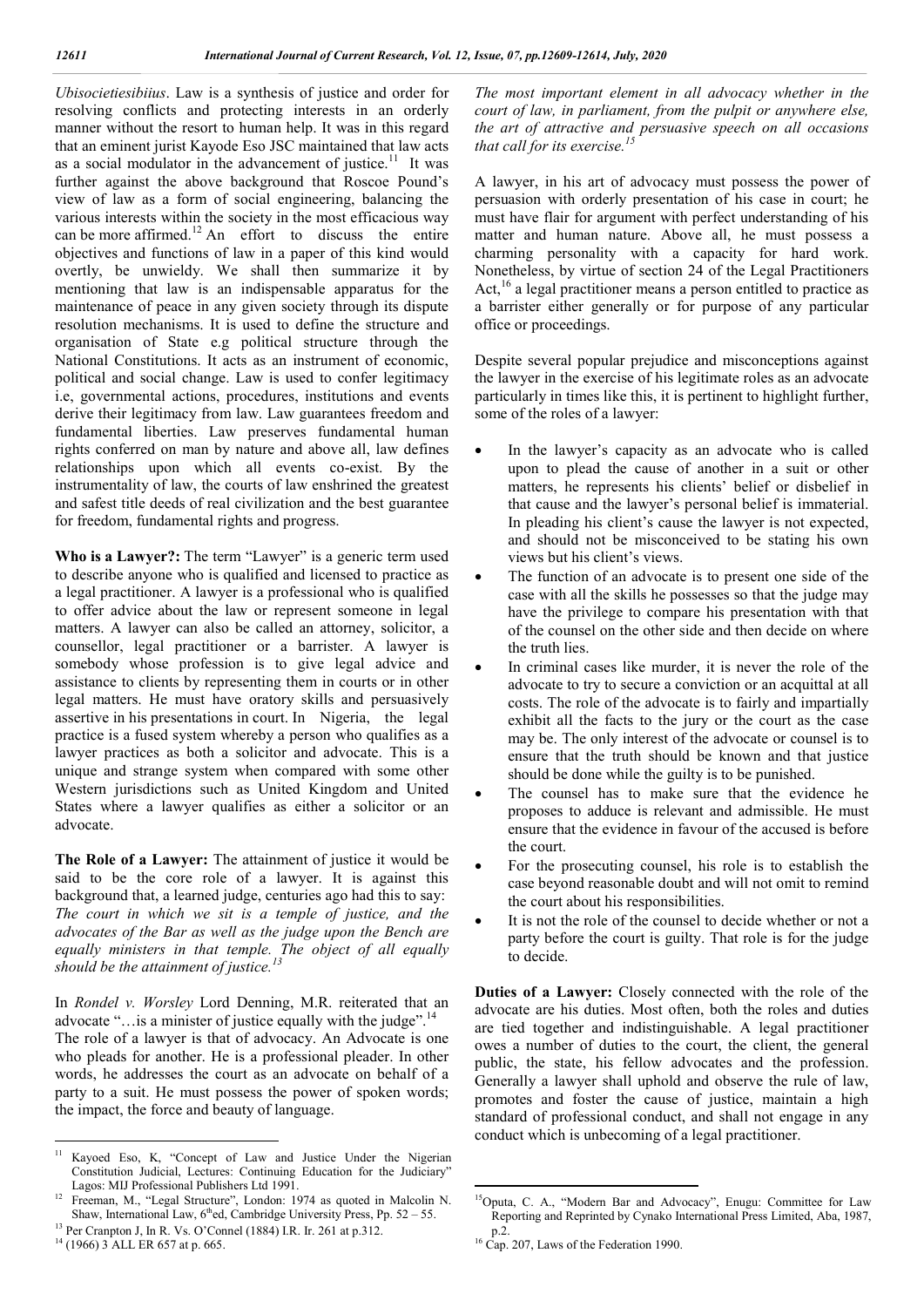Lawyer's Duty to Court: The lawyer and the judge are ministers and co-worshippers in the temple of justice. The lawyer has a paramount duty to the court to protect and foster the course of justice.<sup>17</sup> By that he must not conceal or mislead the court. He should not be improperly dressed but comports himself in court with decorum and with utmost respect<sup>18</sup>.

**Lawyer's Duty to Client:** A lawyer owes a lot of duties to his client. He has a duty to accept brief in the court in which he practices subject to proper professional fees<sup>19</sup> no matter how unpopular the client's case may be.

Lawyer's Duty to the General Public: The responsibility of lawyers are no longer confined to his clients only but also to the community at large. This is because; a lawyer is a social engineer whose skill should be held in trust for the community. This proposition received judicial approval in the Nigerian case of *Williamsv Akintunde* where PATS – ACHOLONU had this to say:

*We all agree that the Attorney whose professional thoughts begin and end with his own private clients is a pitiable mockery of what a great lawyer really is and that only by taking part in the movement for the betterment law profession can he practice law in the grand manner, and only way it is worth practicing law in the grand manner, and only it is worth practicing.20*

This is in addition to the resolution of the International Commission of Jurists (I.C.J) which was held in Rio de Janeiro in 1962 whereby it was further concluded that it is the duty of lawyers in any country to help ensure the existence of a responsible legislature elected by democratic process and adequately remunerated judiciary and always be vigilant in the protection of civil liberties etc. Gower, a renowned jurist further acknowledged the duties of lawyers beyond the shores of litigation when he opined that countries need courageous lawyers with the highest ethical standards if the rule of law and personal freedom are to be preserved, and the corrosive growth of corruption, nepotism and elitism are to be arrested, and if military and police power are to be kept within bounds. $^{21}$ 

Lawyer's Duty to Fellow Advocate: Lawyers should not allow the ill-feelings of litigants to affect their personal relationship with one another. It is against such reasons that regular dinners for lawyers are organised to promote fraternal feelings and commensality among lawyers. By Rule 27(1) of the Rules of Professional Conduct, lawyers should observe good faith and fairness in dealing with one another. They shall treat one another with respect and dignity.

Lawyer's Duty to his Profession: A lawyer should not advertise himself. The choice of a client over particular lawyers should not be by advertisement. The best service a lawyer can render to his profession is the maintenance of the highest standard of professional conduct and ethics.

#### **Lawyer's Duty to Show Reasonable Diligence:** In

*Cocottonpopulous v PZ Co. Ltd<sup>22</sup>*it was held that a lawyer is under a duty to show reasonable diligence and caution and ought to warn his client against the initiation of a case that is purely speculative and devoid of merit. In *Bello Rajiv X* (a Legal Practitioner)<sup>23</sup> where the counsel told the plaintiff that he had a good cause of action even when the action was statute barred by virtue of Public Officers Protection Ordinance based on which the plaintiff briefed the lawyer. On the hearing date, counsel was absent in court and the case was struck out. It was held that the counsel was liable for gross negligence for misadvising his client to bring an action that was statute barred.

**The Bar and the Bench :** The Bench and the Bar are inevitable partners in the administration of justice, they must therefore strive to ensure mutual respect and co-operation for each other. The relationship between the Bench and the Bar is symbiotic. One cannot operate to optimum capacity without the other. Indeed, the judges of all superior courts other than Sharia Courts must be legal practitioners, i.e. members of the Bar. While it is the duty of the Bench to decide and determine the rights of parties to suits, it is the duty of the Bar to assist the Bench in ensuring that justice is done. Rule 4(1) of the Rule of Professional Conduct for Legal Practitioners describes the lawyer as "..an officer of the law charged… with the duty of aiding in the administration of justice".<sup>24</sup>

**The Training to become a Lawyer, Curriculum, Duration, Teaching, Methodology, Continuing Education, Ethical Theory and Practice:** In Nigeria, the training to become a lawyer starts with the University education. Ordinarily, a person desiring to become a lawyer in any of the Nigerian Universities is required to have completed a secondary school education with 5 credits in English Language and English literature amongst others. Candidates may also be admitted to study law by direct entries after the first degree in other disciplines or by undertaking the Unified Tertiary Matriculation Examination (UTME). The direct entry students are admitted into the second year programme of five years while the UTME are admitted into the first year programme of five years. After a successful completion of the candidate's five year programme, in the university, the candidate is admitted into mandatory vocational training for persons seeking to practice law in Nigeria. The Nigerian law school educates and trains law graduates in vocational knowledge and practical skills that would enable them to function as barristers and solicitors. The training lasts for one year.<sup>25</sup> It may be appropriate to mention that apart from the Nigerian Law School, certain other institutional bodies are responsible for the qualification of lawyers to practice in Nigeria. These are the Council of Legal Education and the Body of Benchers.

**Continuing Legal Education:** By virtue of Rule 11 of the Rules of Professional Conduct for legal practitioners, requires those who wish to practice as legal practitioner, to participate in and satisfy the requirements of the Mandatory Continuing Professional Development Programme operated by the Nigerian Bar Association. By Rule 12(3) a lawyer is prohibited

 <sup>17</sup>Osita Nnamani Ogbu, Modern Nigerian Legal System, Enugu: SNAAP Press Ltd, 3<sup>rd</sup>ed, 2013, P. 415.<br><sup>18</sup>*NBA v Fawehinmi* (No. 1) 2 NWLR (Pt 105) P. 494<sup>19</sup> See Rule 35 of the Rules of Professional Conduct.

<sup>20(1995) 3</sup> NWLR (Pt. 381) P. 101.

 $22(1965)$  LLR 170.

 $23$  (1946) 18 NLR 74

 $21$ Gower, "Independent Africa: The Challenge of the Legal Profession" (1966) p. ower, Independent Africa: The Chanenge of the Legal Profession (1900) p.<sub>24</sub>Orojo Olakunle, "The Bench and the Bar: A Partnership in Justice", 1995 P.3.<br>102 quoted in Osita Nnamani Ogbu, Modern Nigeria Legal System, Enugu: SNAAP Press Ltd, 3<sup>rd</sup>ed, 2013, p. 415.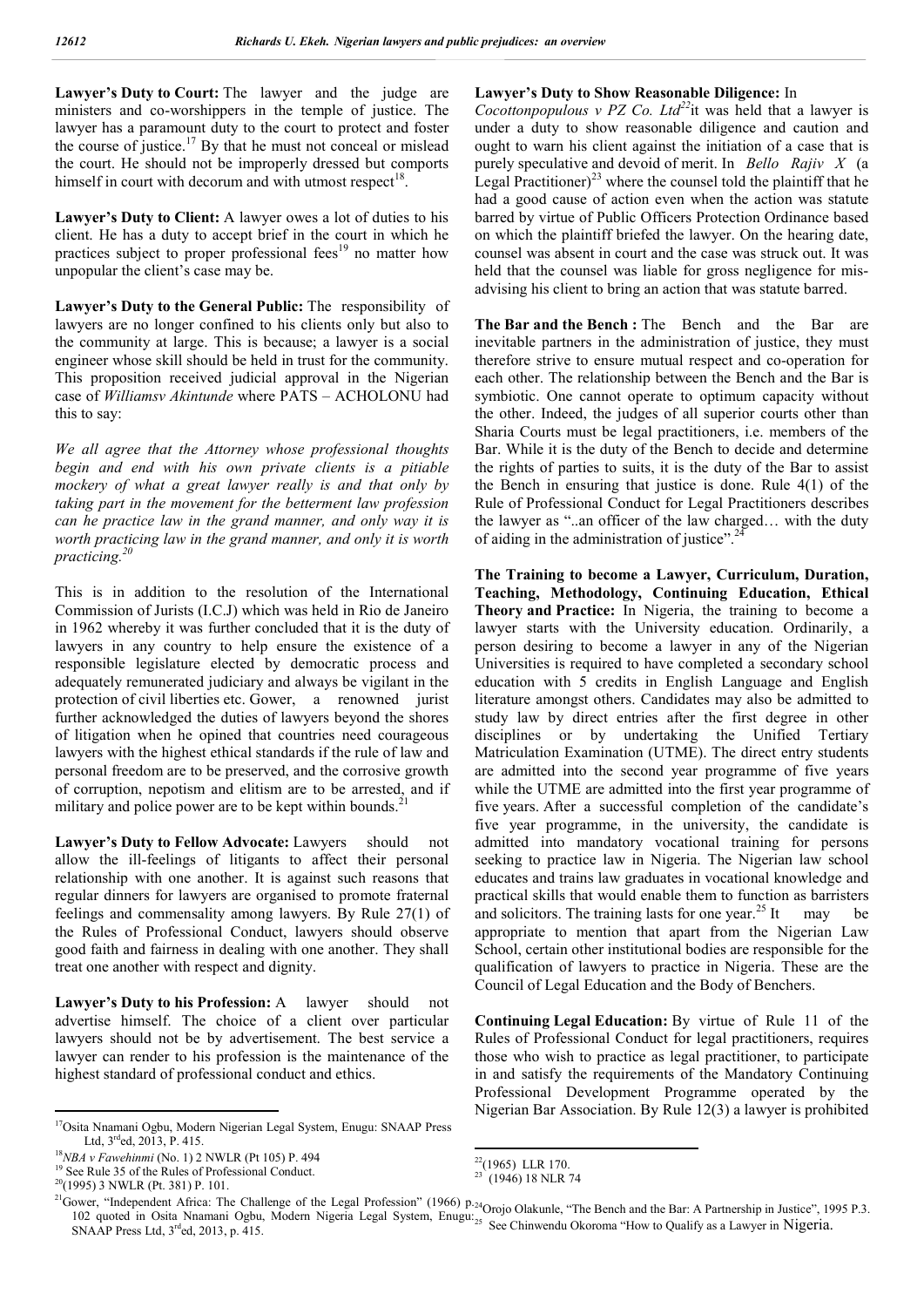from conducting or taking part in any proceedings in court or judicial tribunal or signing any legal documents, unless he holds an Annual Practicing Certificate issued by the Nigerian Bar Association under this Rule.

**Ethical Issues:** The conduct of legal practitioners is regulated by the provisions of the Legal Practitioners Act and the Rules of Professional conduct in the Legal Profession. The Rules of the Professional Conduct in the Legal Profession is a subsidiary legislation made under the Legal Practitioner's Act for the maintenance of the highest moral standard and conduct of legal practitioners. The Rules of Professional Conduct are Rules of ethics at the Bar. The various duties to which the lawyers owe to the clients, the court, the prosecuting and Defence Counsel, the general public and state, and above all, the legal profession are all provided in the Rules of Professional Conduct in the Legal Profession. It is provided that the conduct of a lawyer before the court and other lawyers should be characterised by candour and fairness; and lawyers should in court inform the presiding judge of subsisting decided cases even where the decision is against his client.<sup>26</sup>

#### **Challenges and Prospects of Legal Training**

**Need for Full Integration of ICT to the Faculties of Law:**  The need for the full integration of Information Communication Technology in the faculties of law in Nigeria is no longer a fanciful idea but has become imperative as ICT now drives the world. There must be a multi-disciplinary approach to legal teaching and research. This will enable the students to be more exposed and grounded in both legal practice and research in Nigeria and outside the shores of Nigeria.

**The Need for Adequate Synergy between Nigerian Law School and the Faculties of Law:** There is need to incorporate certain courses only taught in the Nigerian Law School in the University's curriculum. The procedural courses that are introduced to most students for the first time in the Nigerian Law School and by which the students are expected to master such courses within the nine (9) months training should be introduced to the students at the university level within the five years of their training. This will enable them to have firm grip of procedural laws such as Civil Procedure, Property Law, Professional Ethics and Company Law Practice etc.

**The Curtailment of Incessant Strike Actions: One** factor that has militated against the study of legal education in Nigeria is the incessant strike actions either, by ASUU, SSANU, NASU and by extension, students' demonstrations. Government should find ways of having a harmonious working relationship with these unions thereby curtailing the occurrence of these strikes as they gravely impede the teaching and learning of legal training in Nigeria.

**Over-Admission of Students:** Ordinarily, most faculties are bereft of adequate facilities to cater for the number of students seeking for legal education. The desire to be trained as a legal practitioner has made most faculties to admit more than their quotas thereby over-stretching the available facilities. More law faculties should be established all over the country. This challenge must be addressed by government.

**The Accreditation of More Law Facilities:** In view of the number of Nigerians seeking to be legal practitioners, governments should make more efforts in establishing more law faculties by building more universities. Besides, efforts should be made to assist already existing universities that are not accredited by N.U.C. and Council of Legal Education by providing such facilities lacked by them in order to be accredited. This would create more opportunities to aspirants of legal profession. A good example is the National Open University of Nigeria Law Programmes which is not accredited by council of Legal Education and National University Commission.

**The Establishment of Private Law Schools:** In line with what is obtainable in certain other jurisdictions such as United Kingdom and U.S.A, where the "Inns" are established, there is nothing wrong in following suit in order to create more opportunities for those aspiring to be lawyers. These Private Law Schools if created should be, controlled by Council of Legal Education while the Nigerian Law School will conduct a central examination at the finals.

**Annual Rating of Faculties as a Measure of Giving Admission Forms:** This will go a long way in making sure that it is only the deserving faculties that should be given more or higher numbers of Law School forms. This will be contrary to the previous arrangement where certain universities have a permanent rating quota by the Council of Legal Education even where such premier universities may have little or nothing to offer in the current dispensation. By annual rating of faculties, a healthy competition will be created amongst the various faculties.

**Certain Public Misconceptions:** The public prejudice about lawyers has risen as a result of several misconceptions amongst which few may be highlighted herein:

- The misconception that lawyers are legitimately allowed to tell lies for the benefits of their clients. Lawyers, by virtue of their training owe a duty to their clients, the court and the public at large. A deliberate attempt by the lawyer to lie to the court which may amounts to deceiving the court obviously may attract the wrath of the court by way of contempt and against the rule of his professional ethics.
- The misconception that lawyers claim to be the "know-italls" is majorly rooted on professional envy. Lawyers never equated themselves with the all-knowing God. Lawyers are only ambitious professionals who sacrifice their personal comforts to carry out endless research to ensure that justice is done and for the benefits of their clients and the society at large.

#### **Conclusion**

This paper has attempted to supply some answers to most public misconceptions about lawyers and their roles.In our modest examination of the subject matter, recourse has been had on the proper examination of the objectives and functions of law as a way of giving a better understanding of what law really is. The paper has thrown some light on what a lawyer is in Nigeria. This is most important when viewed against the background of the Nigerians fused system of legal practice where a lawyers acts as both a solicitor and an advocate which is contrary to what is obtainable in certain western jurisdictions where a lawyer acts either as an attorney or solicitor, each

 <sup>26</sup> See Rule 23 of the Rules of Professional Conduct.